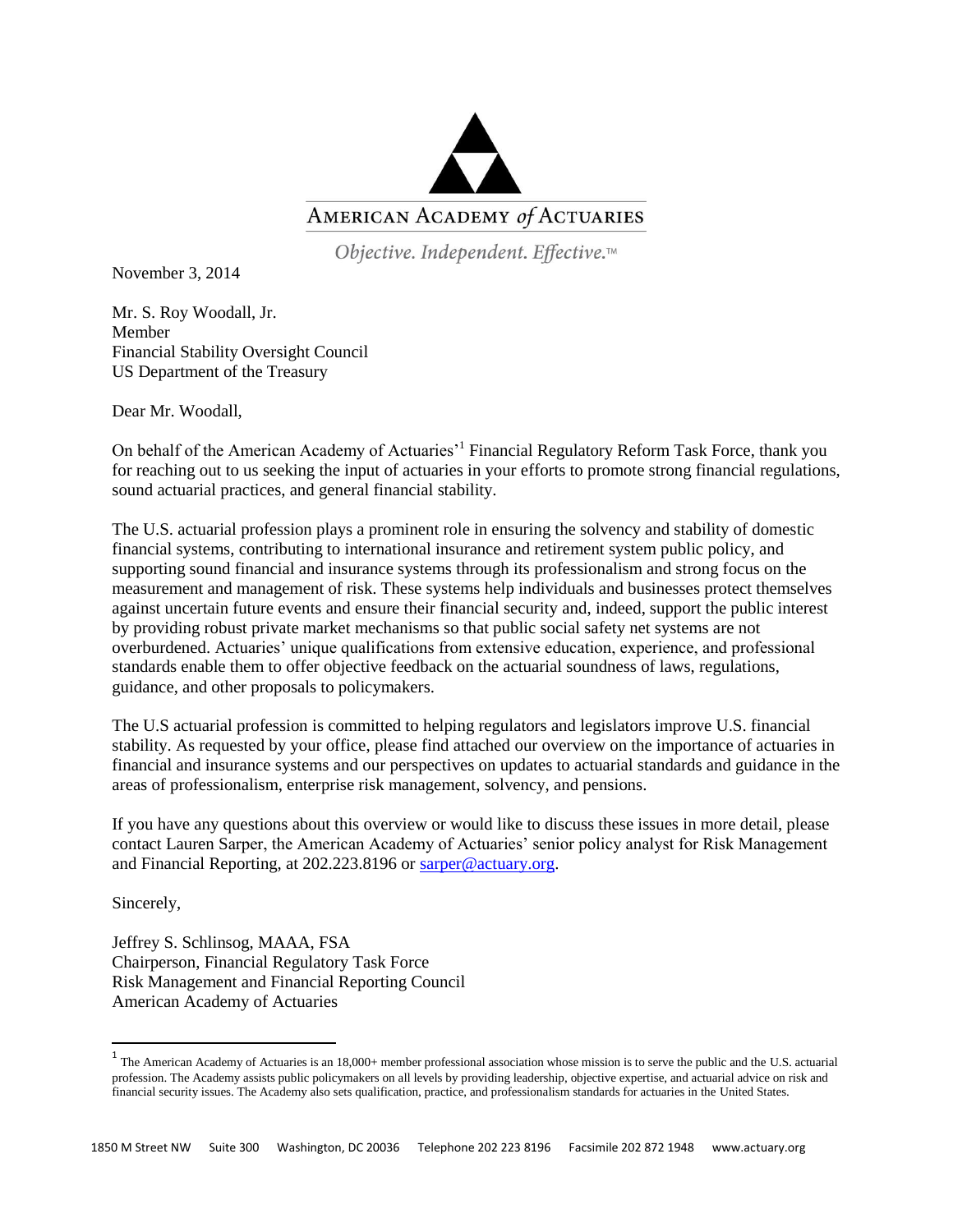### **Actuaries and Financial Stability**

The actuarial profession plays a prominent role in protecting the solvency and stability of domestic and international financial systems because of its strong focus on the measurement and management of risk and its history of contributing to sound insurance systems, regulatory frameworks, and compliance mechanisms. These systems, in turn, protect individuals and businesses in the face of uncertainty and catastrophic events.

## *Qualifications*

Actuaries have the skills necessary to assist U.S. policymakers in protecting financial stability because of their unique qualifications from extensive education, experience, and professional standards. Actuaries must take a series of examinations on a range of insurance, financial, and riskrelated topics to obtain their primary credential. The examinations cover basic actuarial concepts on interest theory, contingencies, investments basics, as well as specialized tracks on different lines of insurance, enterprise risk management (ERM), investments, and retirement benefits. Actuaries tend to specialize in certain functions—such as valuation, pricing, model creation, risk-based capital, financial reporting, audit functions, etc.— and earn targeted continuing education on emerging risks, evolving assessment techniques, and changes in regulations. They typically focus in a specific area of practice: life insurance, property and casualty insurance, health insurance, or pensions. As a result, they are experts in recognizing and analyzing risk and modeling financial security programs, which allows them to provide vital feedback on the feasibility of legislation, regulations, and guidance under consideration.

## *Professionalism*

 $\overline{\phantom{a}}$ 

The U.S.-based actuarial organizations<sup>2</sup> provide valuable resources to actuaries in their pursuits to maintain insurer and retirement system solvency and encourage general financial stability. These groups research and develop new models to protect solvency and recommend new mechanisms to streamline financial reporting. They identify inconsistencies and recommend changes to current rules and regulations to ensure consistency in the calculation and reporting processes. The groups offer continuing education to help actuaries fulfill actuarial standards and requirements.

The profession maintains strong processes that serve the public interest and keep actuaries professionally accountable. The five U.S. -based actuarial organizations, including the American Academy of Actuaries (the "Academy"), have all adopted the [Code of Professional Conduct](http://www.actuary.org/files/code_of_conduct.8_1.pdf) (Code). Compliance with the Code requires members of those organizations to adhere to [actuarial standards](http://www.actuarialstandardsboard.org/asops.asp)  [of practice](http://www.actuarialstandardsboard.org/asops.asp) (ASOPs) promulgated by the Actuarial Standards Board (ASB) and the [Qualification](http://www.actuary.org/files/qualification_standards.pdf)  [Standards](http://www.actuary.org/files/qualification_standards.pdf) for Actuaries Issuing Statements of Actuarial Opinion in the United States (USQS) promulgated by the Academy's Committee on Qualifications (COQ).

The Code identifies the professional and ethical standards required of actuaries who belong to the relevant organizations. It sets forth what it means for an actuary to act as a professional. It identifies the responsibilities that actuaries have to their clients, employers, and to the actuarial profession. The Actuarial Board for Counseling and Discipline (ABCD) is responsible for considering

<sup>&</sup>lt;sup>2</sup> The American Academy of Actuaries, the American Society of Pension Professionals and Actuaries, the Casualty Actuarial Society, the Conference of Consulting Actuaries, and the Society of Actuaries.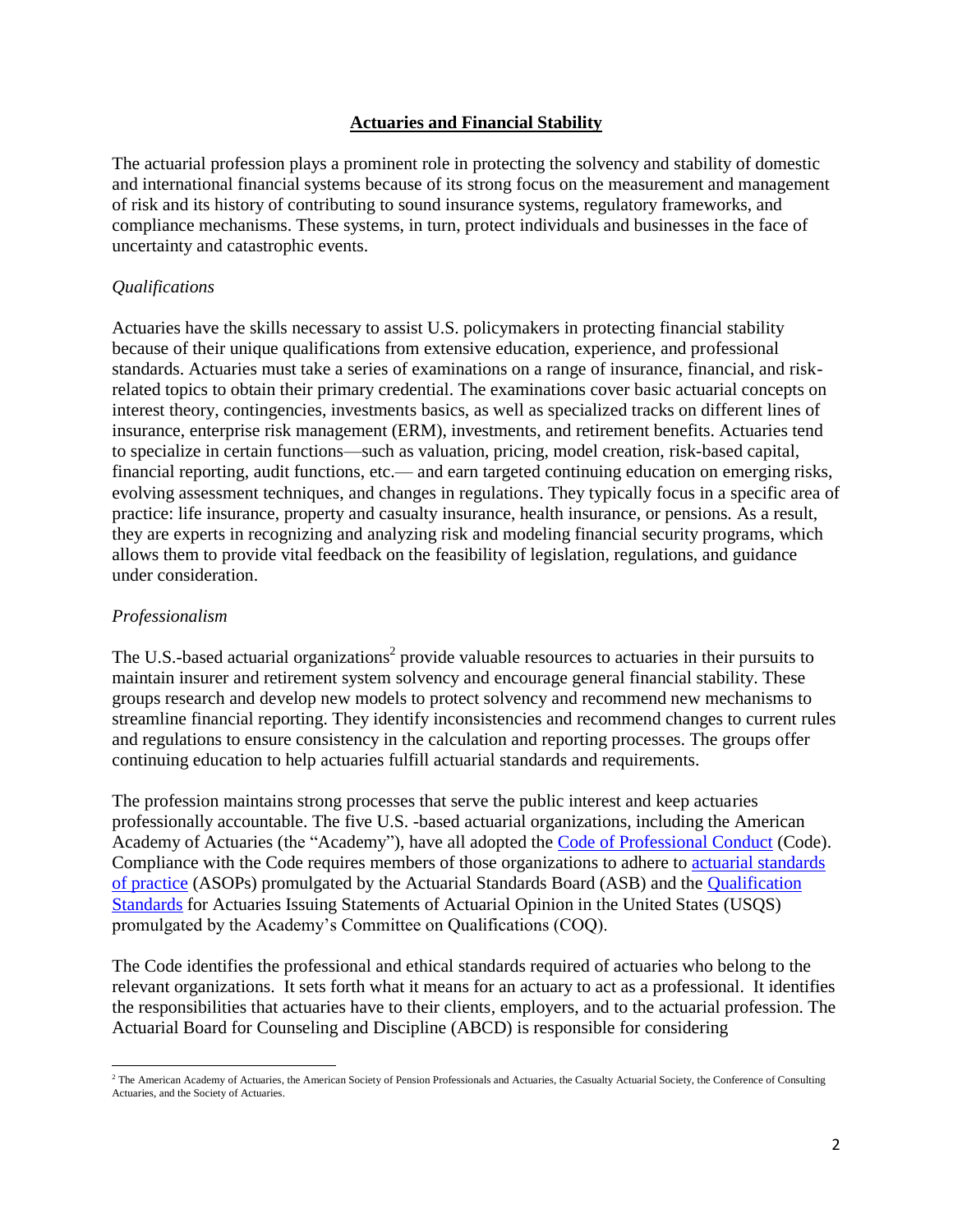complaints alleging violations of the Code. An important element of the discipline process is Precept 13 of the Code. Precept 13 requires an actuary with knowledge of an apparent, unresolved, material violation of the Code by another Actuary to attempt to resolve the apparent violation or to disclose such violation to the ABCD. When the ABCD determines an actuary has materially violated the Code, it recommends discipline action be taken by the appropriate actuarial organization. Public discipline of Academy members is available on the Academy's [website.](http://www.actuary.org/content/public-discipline)

As part of their work, some actuaries prepare Statements of Actuarial Opinion (SAOs) for insurers in order to comply with the National Association of Insurance Commissioner's (NAIC) annual statement instructions or other regulatory requirements. While ASOPs may be used to provide guidance on the preparation of the SAOs, the USQS specify requirements for basic education, experience, and continuing education that must be met by actuaries issuing SAOs. The details of each actuarial line of work—health, property and casualty, life, risk management, pensions, etc.—are varied and may require actuaries with a very specific set of skills and education when issuing an SAO.

The ASB establishes and improves the ASOPs. The ASOPs identify what the actuary should consider, document, and disclose when performing an actuarial assignment. The ASB's goal is to set standards for appropriate practice in the U.S.

#### *Resources*

Their professionalism makes actuaries a knowledgeable and valuable resource to regulators and policymakers as they develop laws, regulations, and rules for the insurance and retirement industries. Regulators and legislators have long recognized the vital role actuaries play in maintaining insurer solvency. Almost 30 years ago, the regulations governing insurance valuation were changed to require a formal opinion from an Appointed Actuary regarding the adequacy of insurance reserves, in accordance with professional standards.

Today, actuaries continue to occupy an important role in the regulation of insurance. They provide Appointed Actuary Opinions on the adequacy of insurers' reserves, and help prepare insurers' Own Risk and Solvency Assessments for regulator review. They also help the NAIC develop, in addition to important model laws and regulations, Actuarial Guidelines (AG) that are intended as guidance for applying specific state laws to certain actuarial circumstances. Health and pension actuaries also provide resources and recommendations to the federal government in non-insurance areas.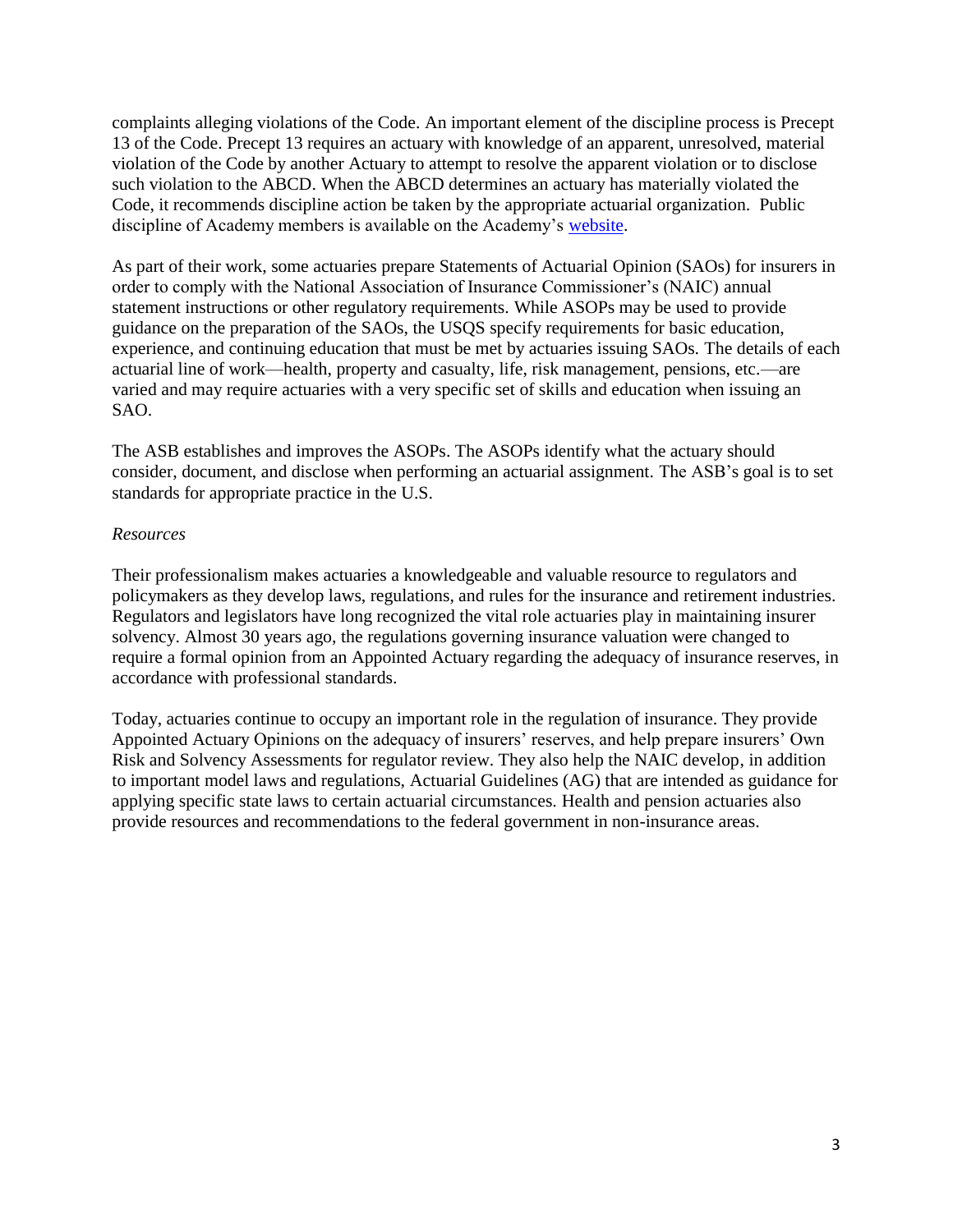## **Recent Updates to Actuarial Standards and Guidelines**

## *Professionalism*

In December 2013, ASOP 25-*[Credibility Procedures](http://www.actuarialstandardsboard.org/pdf/asops/asop025_174.pdf)* was expanded by the ASB to cover pensions and life insurance practices beyond group term. The standard was previously limited to accident and health, group term life, and property/casualty coverages. The standard became effective on or after May 1, 2014.

The ASB is currently working on a revision for ASOP 38- *[Using Models Outside The Actuary's Area](http://www.actuarialstandardsboard.org/pdf/asops/asop038_155.pdf)  [of Expertise \(Property and Casualty\)](http://www.actuarialstandardsboard.org/pdf/asops/asop038_155.pdf)* and is examining a potential new modeling standard that would apply to a wide variety of models. Information on recent changes to other ASOPs not discussed in this document is contained in Appendix A.

Last year, the Academy issued an *infographic* to assist actuaries in better understanding the applicability of the USQS and the related continuing education (CE) requirements Currently, the Academy is working to finalize an attestation [form](http://www.actuary.org/files/AAA_USQSAttestation2014FormDRAFT.pdf) which can help regulators and actuaries document compliance with the USQS generally and demonstrate when the standards are satisfied in order to be a "qualified" actuary in a specific area of practice.

#### *Enterprise Risk Management/Own Risk and Solvency Assessment*

In July 2013, the Academy developed a practice note on *Insurance Enterprise Risk Management* to explain emerging regulatory guidance and emerging practices in the field. In September 2014, the Academy published an [overview](http://actuary.org/files/ERM_Committee_Actuaries_and_ORSA_Overview_092614.pdf) of the potential role of the actuary within an Own Risk and Solvency Assessment (ORSA)<sup>3</sup> process.

The ASB developed two new ASOPs for actuaries working in the ERM field in late 2012: [ASOP No.](http://www.actuarialstandardsboard.org/pdf/asops/asop046_165.pdf)  46 - [Risk Evaluation in Enterprise Risk Management](http://www.actuarialstandardsboard.org/pdf/asops/asop046_165.pdf) and ASOP No. 47 - [Risk Treatment in](http://www.actuarialstandardsboard.org/pdf/asops/asop047_169.pdf)  [Enterprise Risk Management.](http://www.actuarialstandardsboard.org/pdf/asops/asop047_169.pdf) The ASB is also developing a standard to address the implementation of ORSA.

In October 2014, the Joint Risk Management Section<sup>4</sup> released the e-book "How to Review an [ORSA.](https://www.soa.org/Library/Essays/jrm-essay-ebook-how-orsa-2014-toc.aspx)" The e-book combines several articles that provide an overview for companies of how to put together an ORSA report and for regulators on how to effectively review an ORSA report.

Finally, the profession created the [Chartered Enterprise Risk Analyst](http://www.ceranalyst.org/) (CERA) credential. It certifies the actuaries are qualified to work on ERM related reports and issues. This certification was established under an international treaty in 2009 and is now available worldwide.

#### *Solvency*

 $\overline{\phantom{a}}$ 

Currently, the Academy is working with the NAIC and other regulators to develop and refine aspects of the U.S. risk based capital (RBC) formula and the [Standard Valuation Law](http://www.naic.org/store/free/MDL-820.pdf) and the associated

<sup>&</sup>lt;sup>3</sup> As defined by the NAIC, an ORSA is an internal process undertaken by an insurer to assess the adequacy of its risk management and solvency positions under normal and severe stress scenarios. An ORSA requires insurers to analyze material risks (i.e., underwriting, credit, market, operational, liquidity risks, etc.) that could have an impact on an insurer's ability to meet its policyholder obligations "Own Risk and Solvency Assessment (ORSA)," *CIPR Topics*, NAIC, August 14, 2014.  $4$  Made up of the Canadian Institute of Actuaries $4$ , Casualty Actuarial Society, and Society of Actuaries.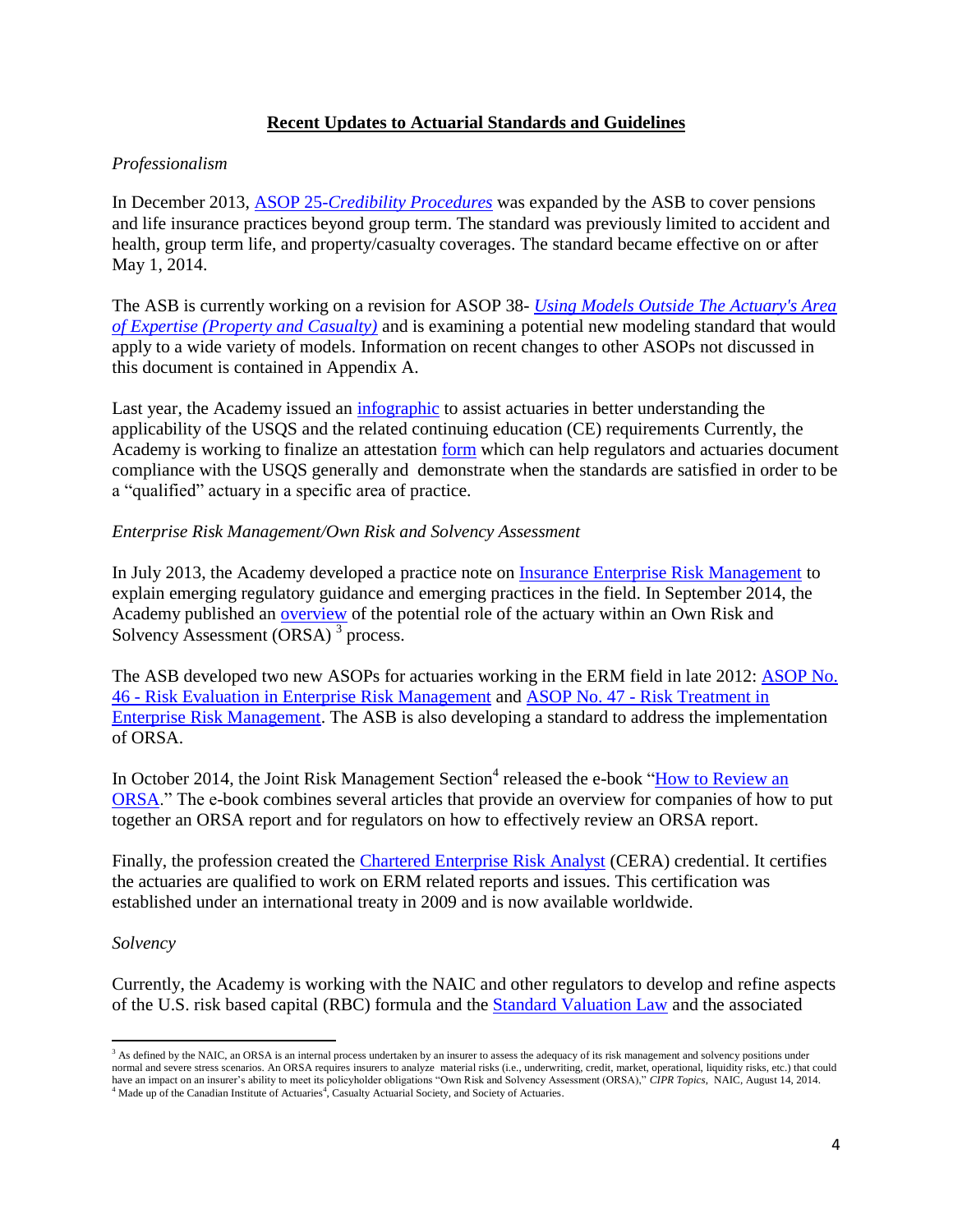technical [Valuation Manual](http://www.naic.org/documents/committees_a_latf_140331_valuation_manual.pdf) (VM) for life insurers. In June 2014, the Academy provided a report to the NAIC on the ["Recommended Approach for Updating Regulatory Risk-Based Capital](http://actuary.org/files/C3P1_Update_Report_6-13-14.pdf)  [Requirements for Interest Rate Risk for Fixed Annuities and Single Premium Life Insurance.](http://actuary.org/files/C3P1_Update_Report_6-13-14.pdf)" The report proposed the use of consistent methodologies among the different interest rate risks for life insurance products to more accurately reflect a life insurer's exposure to risks in the RBC formula. In February 2014, the Academy issued ["Exposure Draft of Practice Note on Life Principle-Based](http://www.actuary.org/files/VM-20_Practice_Note_Exposure_Draft_2-24-14.pdf)  [Reserves Under VM-20"](http://www.actuary.org/files/VM-20_Practice_Note_Exposure_Draft_2-24-14.pdf). This practice note provides advice on calculating minimum valuation statutory reserves for life products outlined in the Valuation Manual.

In response to international efforts to create a global capital standard, the Academy provided feedback to U.S. policymakers on appropriate group solvency and capital standards. The Academy's Solvency Committee developed [ten principles](http://actuary.org/files/Academy_Basic_Solvency_Principles_for_Regulators_to_NAIC_091814.pdf) that must be considered during the development process, including: clearly defining the regulatory purpose and goals; promoting responsible risk management in the regulated group and encouraging risk-based regulation; and focusing on the total asset requirement rather than the required reserves or capital.

## *Pensions*

In December 2013, the ASB revised ASOP 4, *[Measuring Pension Obligations and Determining](http://www.actuarialstandardsboard.org/pdf/asops/asop004_173.pdf)  [Pension Plan Costs or Contributions](http://www.actuarialstandardsboard.org/pdf/asops/asop004_173.pdf)*. The ASOP requires new disclosures concerning the funded status of a pension plan, disclosure of the rationale for changes in cost or contributions, and new disclosures regarding the implications of the contribution allocation procedure or the plan sponsor's funding policy. It is effective December 31, 2014.

In September 2013, the ASB updated ASOP 27, *[Selection of Economic Assumptions for Measuring](http://www.actuarialstandardsboard.org/pdf/asops/asop027_172.pdf)  [Pension Obligations](http://www.actuarialstandardsboard.org/pdf/asops/asop027_172.pdf)*. The revision: clarifies that economic assumptions can be based on either the actuary's best estimate or estimates inherent in market data; uses reasonable assumptions instead of a "best estimate range;" requires the disclosure of the rationale used in selecting assumptions; and distinguishes between prescribed assumptions or methods set by law versus set by another party. The standard became effective September 30, 2014. The ASB is also working on a standard that would help actuaries assess and describe risk inherent in pensions.

The Academy has launched *[Retirement for the AGES](http://www.actuary.org/Retirement-for-the-AGES)*, which introduces principles necessary to examine retirement plans and policy proposals, including ensuring that a given retirement system is able to weather the financial recessions and inflation.

The Conference of Consulting Actuaries recently published *[Actuarial Funding Policies and](http://www.ccactuaries.org/publications/news/CCA-PPC-White-Paper-on-Public-Pension-Funding-Policy.pdf)  [Practices for Public Pension Plans](http://www.ccactuaries.org/publications/news/CCA-PPC-White-Paper-on-Public-Pension-Funding-Policy.pdf)* to provide information to policymakers and other interested parties on the development of actuarially based funding policies for public pension plans.